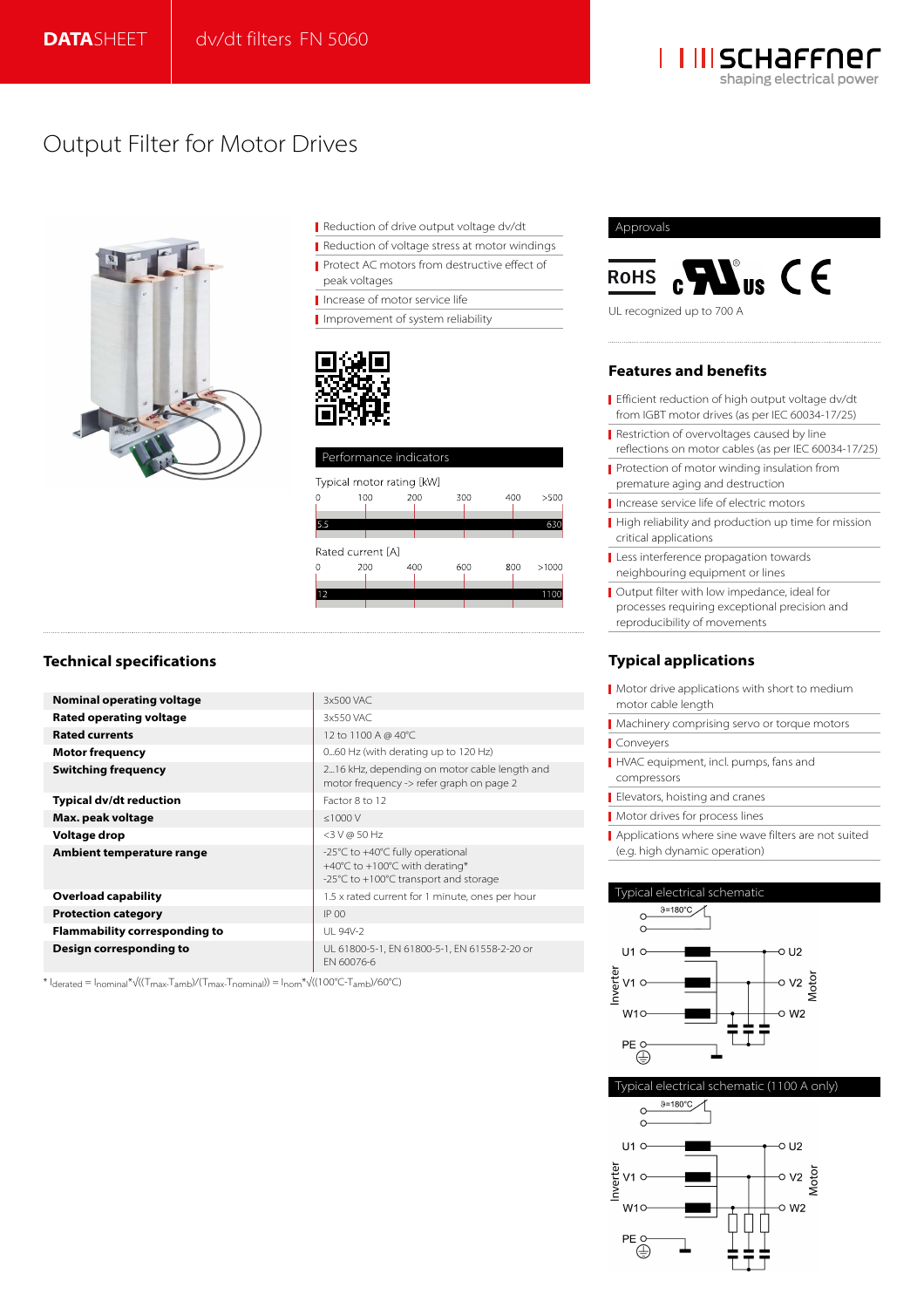## **Filter selection table**

| <b>Filter</b>   | Rated        | <b>Typical motor</b> | <b>Typical motor</b> | <b>Nominal</b> | <b>Nominal</b> | <b>Typical</b> | Voltage  | Input/      | Weight         |
|-----------------|--------------|----------------------|----------------------|----------------|----------------|----------------|----------|-------------|----------------|
|                 | current      | drive                | drive                | inductance     | capacitance    | power          | drop**** | Output      |                |
|                 | @ 40°C/50 Hz | power rating         | power rating         |                |                | loss***        |          | connections |                |
|                 |              | @400 V*              | @480V**              |                |                |                |          |             |                |
|                 | [A]          | [kW]                 | [kW]                 | [ <b>mH</b> ]  | [nF]           | [W]            | [V]      |             | [kg]           |
| FN 5060-12-84   | 12           | 5.5                  | 6.6                  | 0.095          | 4.7            | 53             | 0.4      | $-84$       | $\overline{1}$ |
| FN 5060-24-84   | 24           | 11                   | 13.2                 | 0.098          | 4.7            | 55             | 0.7      | $-84$       | 1.6            |
| FN 5060-30-99   | 30           | 15                   | 18                   | 0.254          | 33             | 143            | 2.4      | -99         | 6.3            |
| FN 5060-45-99   | 45           | 22                   | 26.4                 | 0.17           | 33             | 182            | 2.4      | $-99$       | 6.3            |
| FN 5060-60-99   | 60           | 30                   | 36                   | 0.127          | 33             | 189            | 2.4      | -99         | 7.4            |
| FN 5060-70-99   | 70           | 37                   | 44.4                 | 0.109          | 33             | 214            | 2.4      | $-99$       | 8.6            |
| FN 5060-90-99   | 90           | 45                   | 52.8                 | 0.085          | 33             | 254            | 2.4      | $-99$       | 10.4           |
| FN 5060-110-99  | 110          | 55                   | 66                   | 0.069          | 33             | 316            | 2.4      | -99         | 11.5           |
| FN 5060-150-99  | 150          | 75                   | 90                   | 0.051          | 68             | 449            | 2.4      | $-99$       | 14.6           |
| FN 5060-180-99  | 180          | 90                   | 108                  | 0.042          | 68             | 464            | 2.4      | -99         | 18.0           |
| FN 5060-250-99  | 250          | 132                  | 158.4                | 0.031          | 68             | 508            | 2.4      | $-99$       | 22.1           |
| FN 5060-320-99  | 320          | 160                  | 192                  | 0.024          | 68             | 604            | 2.4      | -99         | 29.6           |
| FN 5060-400-99  | 400          | 200                  | 240                  | 0.019          | 68             | 637            | 2.4      | $-99$       | 32.2           |
| FN 5060-500-99  | 500          | 250                  | 300                  | 0.015          | 68             | 471            | 2.4      | $-99$       | 54.5           |
| FN 5060-600-99  | 600          | 315                  | 378                  | 0.013          | 100            | 437            | 2.5      | -99         | 63.5           |
| FN 5060-700-99  | 700          | 400                  | 480                  | 0.011          | 100            | 486            | 2.4      | $-99$       | 74.0           |
| FN 5060-900-99  | 900          | 500                  | 600                  | 0.008          | 100            | 597            | 2.3      | -99         | 86.5           |
| FN 5060-1100-99 | 1100         | 630                  | 756                  | 0.007          | 100            | 695            | 2.4      | -99         | 114.0          |

\* General purpose four-pole (1500 r/min) AC induction motor rated 400 V/50 Hz.

\*\* General purpose four-pole (1500 r/min) AC induction motor rated 480 V/50 Hz.<br>\*\*\* Power loss at 2 kHz switching frequency/80 m motor cable length. Exact value

Power loss at 2 kHz switching frequency/80 m motor cable length. Exact value depends upon the motor cable type and length, switching frequency and further stray parameters within the system.

\*\*\*\* Voltage drop at rated current and 50 Hz.

## **Switching frequency vs. motor cable length**

Ensure the motor drive switching frequency is set to the required switching frequency (see filter selection table). Check the drives manual whether special settings are necessery. For any questions please contact the drives manufacturer.

Refer also to the "fPWM/cable length" diagram below:



## **Temperature monitoring function**

The temperature monitoring device opens a potential-free contact in the case of filter overtemperature (>180°C). The maximum switching capability is 5 A/240 V. The switch can be used, for example, in the input of a CNC controller or as the trip of a circuit breaker in order to interrupt the mains power supply.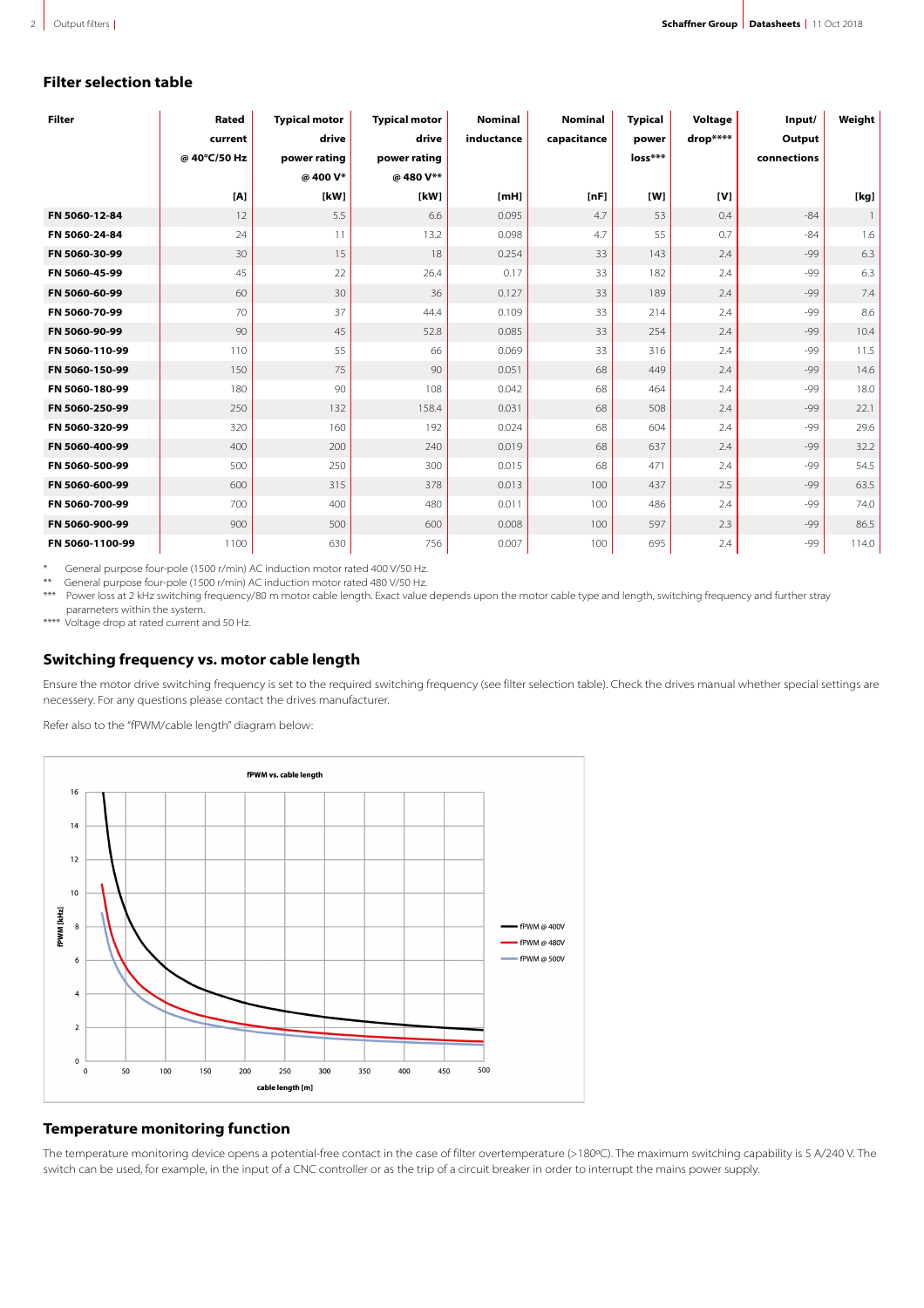## **Mechanical data**

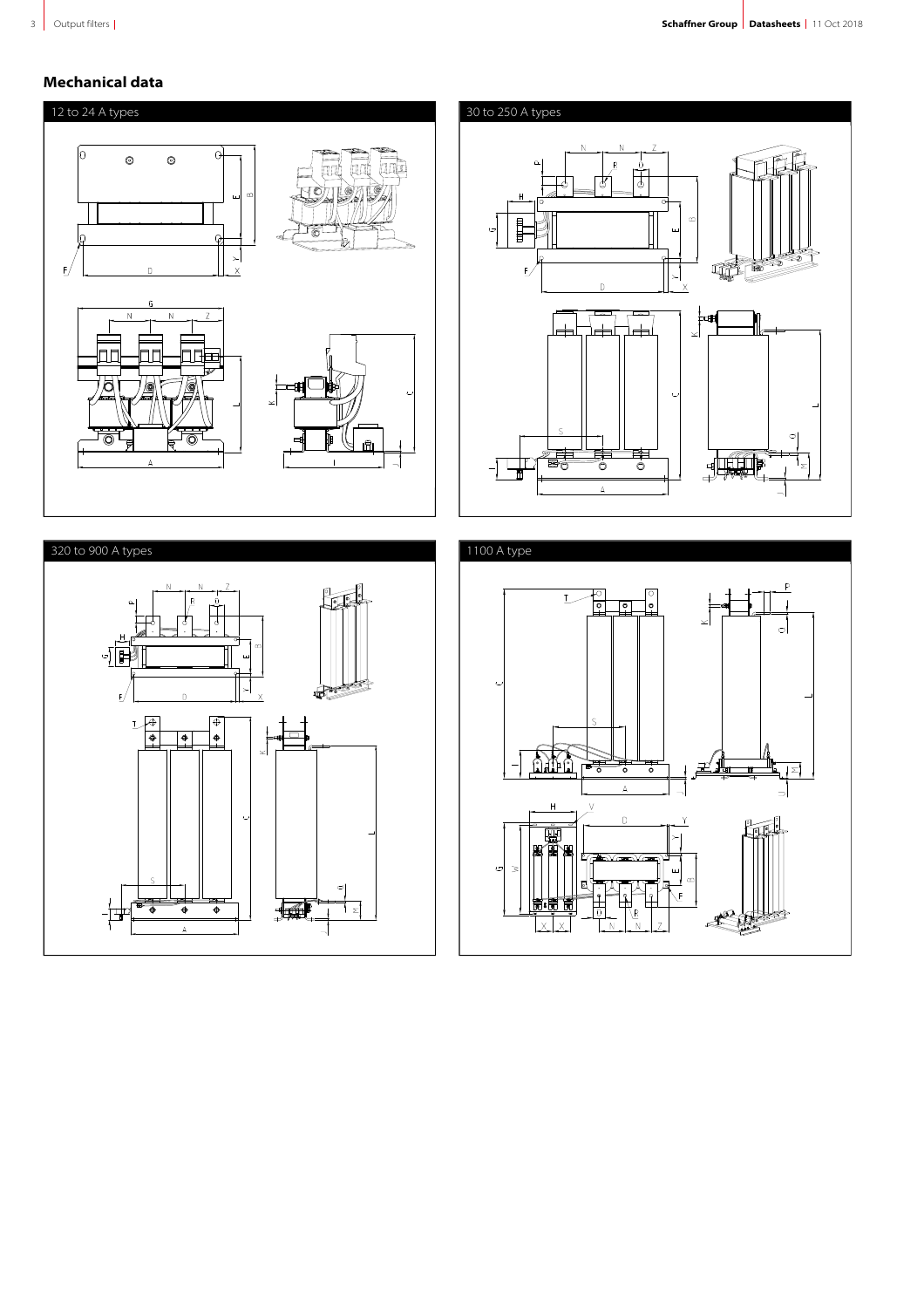## **Dimensions (12 - 250 A)**

|                | 12A      | 24 A     | 30 A           | 45 A           | 60A            | 70 A           | 90 A           | 110A           | 150 A          | 180 A          | 250 A          |
|----------------|----------|----------|----------------|----------------|----------------|----------------|----------------|----------------|----------------|----------------|----------------|
| $\overline{A}$ | 125      | 140      | 240            | 240            | 240            | 240            | 240            | 240            | 240            | 240            | 240            |
| В              | 85.5     | 96       | 109            | 110            | 110            | 121            | 130            | 136            | 141.5          | 142.5          | 158            |
| C              | 104      | 113      | 151            | 151            | 181            | 222            | 221            | 221            | 254            | 310            | 312            |
| D              | 115      | 130      | 225            | 225            | 225            | 225            | 225            | 225            | 225            | 225            | 225            |
| Е              | 70       | 80       | 66.5           | 66.5           | 66.5           | 66.5           | 76.5           | 81.5           | 86.5           | 88.5           | 103.5          |
| F              | 7x4.8    | 7x4.8    | Ø7(4x)         | Ø7(4x)         | Ø7(4x)         | Ø7(4x)         | Ø7(4x)         | Ø7(4x)         | Ø7(4x)         | Ø7(4x)         | Ø7(4x)         |
| G              | 120      | 140      | 64.5           | 64.5           | 64.5           | 64.5           | 64.5           | 64.5           | 64.5           | 64.5           | 64.5           |
| н              |          |          | 50             | 50             | 50             | 50             | 50             | 50             | 50             | 50             | 50             |
| $\mathbf{I}$   |          |          | 40             | 40             | 40             | 40             | 40             | 40             | 40             | 40             | 40             |
| J              |          |          | $\overline{4}$ | $\overline{4}$ | $\overline{4}$ | $\overline{4}$ | $\overline{4}$ | $\overline{4}$ | $\overline{4}$ | $\overline{4}$ | $\overline{4}$ |
| Κ              | M4       | M4       | M6             | M6             | M6             | M6             | M6             | M6             | M6             | M6             | M <sub>6</sub> |
| L              | 84       | 93       | 120            | 121            | 148            | 181            | 181            | 181            | 222            | 275            | 276            |
| M              |          |          | 43             | 44             | 46             | 54             | 54             | 54             | 46             | 49             | 50             |
| N              | 34.5     | 40       | 70             | 70             | 70             | 70             | 70             | 70             | 70             | 70             | 70             |
| o              |          |          | 20             | 20             | 20             | 30             | 30             | 30             | 30             | 30             | 30             |
| P              |          |          |                |                |                |                |                |                |                |                |                |
| Q              |          |          | 3              | $\overline{3}$ | $\overline{3}$ | $\overline{3}$ | $\mathbf{3}$   | $\overline{3}$ | $\overline{4}$ | $\overline{4}$ | $\overline{4}$ |
| R              |          |          | Ø9(6x)         | Ø9(6x)         | Ø9(6x)         | Ø11(6x)        | Ø11(6x)        | Ø11(6x)        | Ø11(6x)        | Ø11(6x)        | Ø11(6x)        |
| s              | max. 360 | max. 360 | max. 360       | max. 360       | max. 360       | max. 360       | max. 360       | max. 360       | max. 360       | max. 360       |                |
| Τ              |          |          |                |                |                |                |                |                |                |                |                |
| $\mathsf{U}$   |          |          |                |                |                |                |                |                |                |                |                |
| $\mathbf V$    |          |          |                |                |                |                |                |                |                |                |                |
| W              |          |          |                |                |                |                |                |                |                |                |                |
| x              | 5        | 5        | 7.5            | 7.5            | 7.5            | 7.5            | 7.5            | 7.5            | 7.5            | 7.5            | 7.5            |
| Y              | 6        | 6        | 8              | 8              | 8              | 8              | $\,8\,$        | 8              | 8              | 8              | $\,$ 8 $\,$    |
| z              | 27.5     | 30       |                |                |                |                |                |                |                |                |                |

All dimensions in mm-; 1 inch = 25.4 mm Tolerances according: ISO 2768-m/EN 22768-m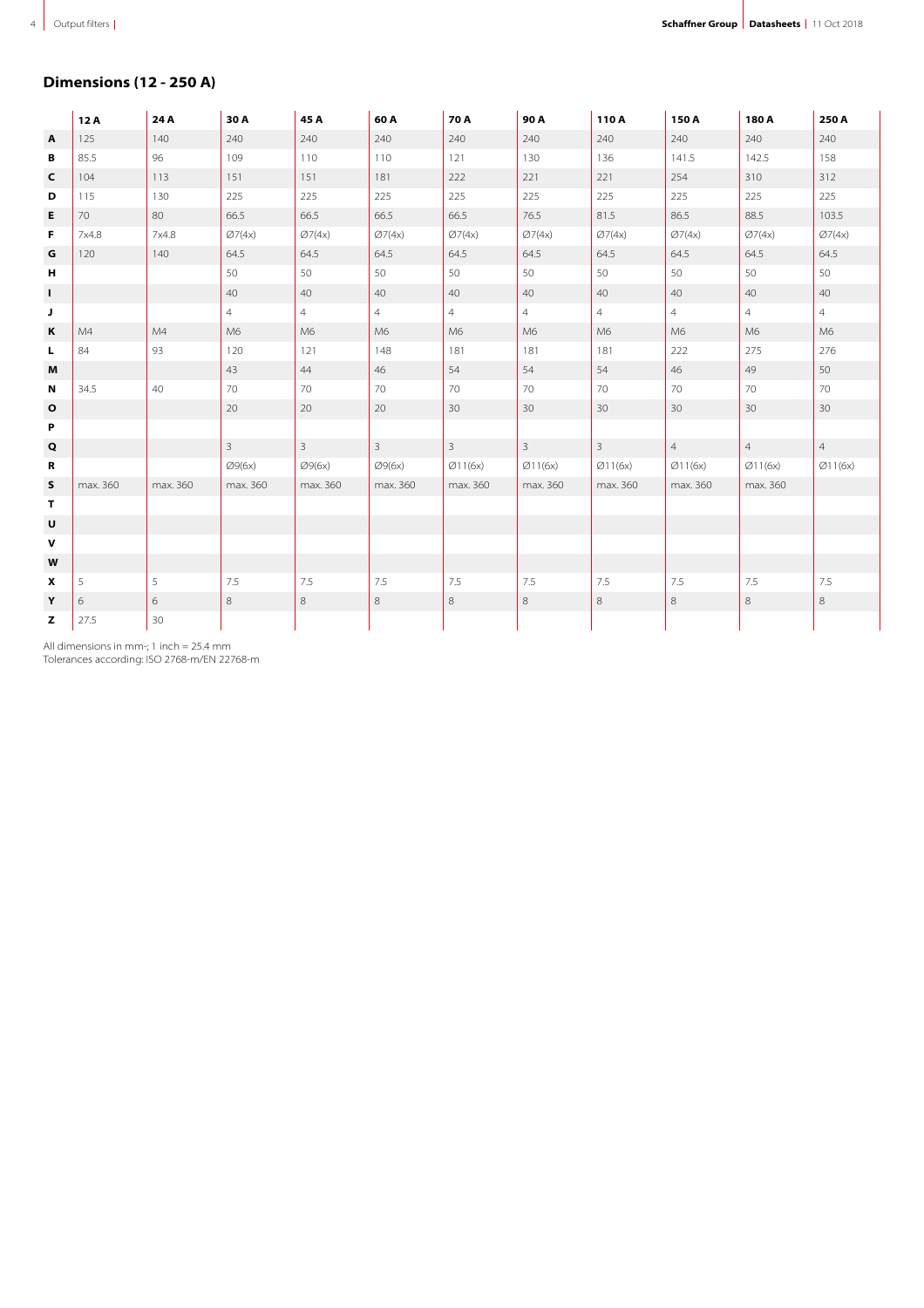## **Dimensions (320 -1100 A)**

|              | 320 A          | 400 A          | 500 A              | 600 A              | 700 A              | 900 A     | 1100 A    |
|--------------|----------------|----------------|--------------------|--------------------|--------------------|-----------|-----------|
| $\mathbf{A}$ | 240            | 240            | 370                | 370                | 370                | 370       | 370       |
| В            | 165            | 174            | 197                | 199                | 209                | 209       | 225       |
| C            | 438            | 438            | 499                | 598                | 599                | 700       | 801       |
| D            | 225            | 225            | 350                | 350                | 350                | 350       | 350       |
| E            | 103.5          | 108.5          | 106.5              | 106.5              | 116.5              | 116.5     | 126.5     |
| F            | Ø7(4x)         | Ø7(4x)         | Ø9(4x)             | Ø9(4x)             | Ø9(4x)             | Ø9(4x)    | Ø9(4x)    |
| $\mathsf G$  | 64.5           | 64.5           | 64.5               | 64.5               | 64.5               | 64.5      | 393       |
| н            | 50             | 50             | 50                 | 50                 | 50                 | 50        | 200       |
| L.           | 40             | 40             | 40                 | 40                 | 40                 | 40        | 120       |
| J            | $\overline{4}$ | $\overline{4}$ | $\overline{5}$     | 5                  | 5 <sup>1</sup>     | 5         | 5         |
| К            | M6             | M6             | M8                 | M8                 | M8                 | M8        | M8        |
| L.           | 375            | 375            | 401                | 500                | 501                | 601       | 702       |
| M            | 51             | 51             | 66                 | 65                 | 67                 | 67        | 70        |
| N            | 70             | 70             | 110                | 110                | 110                | 110       | 110       |
| $\mathbf{o}$ | 30             | 30             | 50                 | 50                 | 50                 | 50        | 50        |
| P            | 15             | 15             | $25\,$             | 25                 | 25                 | 25        | 25        |
| Q            | 6              | 6              | 5                  | 5                  | 6                  | 6         | $\,8\,$   |
| R            | Ø11(6x)        | Ø11(6x)        | Ø13.5(6x)          | Ø13.5(6x)          | Ø13.5(6x)          | Ø13.5(6x) | Ø13.5(6x) |
| s            | max. 360       | max. 360       | max. 420           | max. 420           | max. 420           | max. 420  | max. 550  |
| T.           | Ø18(2x)        | Ø18(2x)        | $\emptyset$ 20(2x) | $\emptyset$ 20(2x) | $\emptyset$ 20(2x) | Ø20(2x)   | Ø20(2x)   |
| U            |                |                |                    |                    |                    |           | 1.5       |
| $\mathbf v$  |                |                |                    |                    |                    |           | 6.5       |
| W            |                |                |                    |                    |                    |           | 375       |
| X            | 7.5            | 7.5            | 10                 | 10                 | 10                 | 10        | 75        |
| Y            | $\,$ 8         | $\,8\,$        | 10                 | 10                 | 10                 | 10        | 10        |
| z            |                |                |                    |                    |                    |           |           |

All dimensions in mm; 1 inch = 25.4 mm Tolerances according: ISO 2768-m/EN 22768-m

## **Filter input/output cross sections**

|                           | -84              |
|---------------------------|------------------|
| Solid wire                | $6 \text{ mm}^2$ |
| <b>Flex wire</b>          | $4 \text{ mm}^2$ |
| <b>AWG type wire</b>      | AWG 10           |
| <b>Recommended torque</b> | 0.6-0.8 Nm       |

Please note:

The input/output cross sections have to be of equal or bigger size as the cross section of the filter bus bar terminals.

Make sure to consult and respect local, national and international safety codes.

Connect the protective earth terminal(s) first, before attempting to connect phase terminals.

Please consult the documents "Mounting and Installation Guidelines" being shipped with the product.

For additional information please consult the document "Basis in EMC and Power Quality", published in the download section of [www.schaffner.com.](https://www.schaffner.com/)